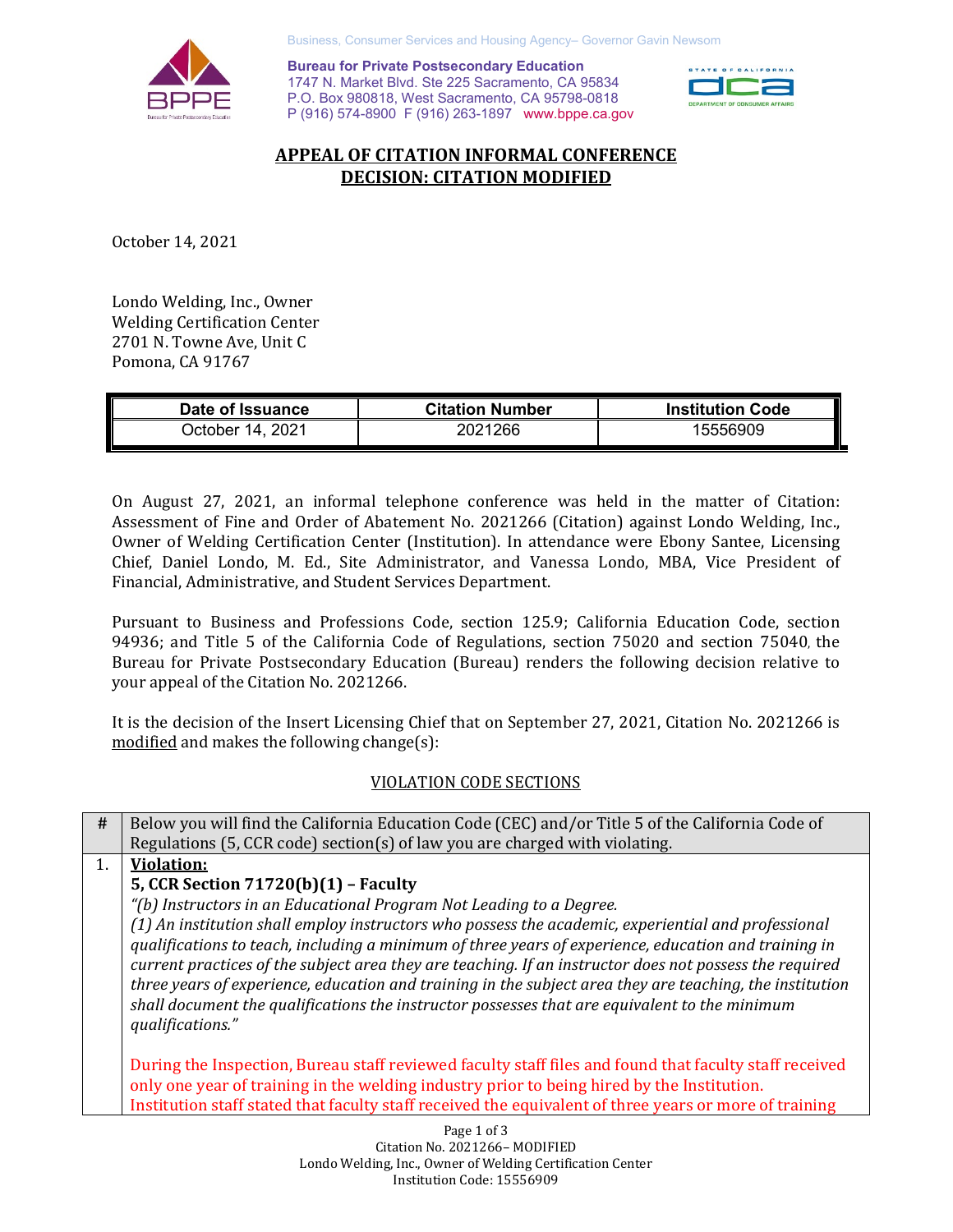after taking an accelerated set of welding programs at the Institution. In addition, Institution staff stated that as an assistant instructor, the faculty staff in question only provides practical training and does not provide training in theory.

Furthermore, Institution staff stated that the Institution's Owner and main instructor supervises all work and the students assigned to the faculty staff in question.

As the Institution hired faculty prior to having three years or more of training, the Institution is in violation of 5, CCR section 71720 (b)(1).

### **Order of Abatement:**

The Bureau orders the Institution to submit a written policy, or procedure, of how the Institution will maintain future compliance with 5, CCR Section 71720.

## **Modified Order of Abatement:**

The Bureau orders the Institution to submit a written policy, or procedure, of how the Institution will maintain future compliance with 5, CCR Section 71720; including how all pertinent qualification documentation will be included in all faculty files.

**Reason for Modification:** New substantive facts were provided at the informal conference.

## **Assessment of Fine**

The fine for this violation is \$501.00

The administrative fine has been modified from \$501.00 to \$50.00.

# **TOTAL MODIFIED ADMINISTRATIVE FINE DUE: \$50.00**

#### ORDER OF ABATEMENT

**The Bureau orders that you comply with the orders described in the 'Violation Code Sections' of this document and submit evidence of compliance within 30 days from the date of this decision.**

## PENALTY – ASSESSMENT OF A FINE

**Payment of the administrative fine is due within 30 days from the date of this decision.** Please complete the Payment of Fine form. Payment must be made to the Bureau by check, or money order. Please include the citation number on the payment of the fine assessment. Payment of the administrative fine shall not constitute an admission of the violation(s) charged and shall be represented as satisfactory resolution of the matter for purposes of public disclosure. Payments may be mailed to:

> Gabriella Perez, Discipline Citation Program Bureau for Private Postsecondary Education 1747 N. Market Blvd., Suite 225 Sacramento, CA 95834

Page 2 of 3 Citation No. 2021266– MODIFIED Londo Welding, Inc., Owner of Welding Certification Center Institution Code: 15556909